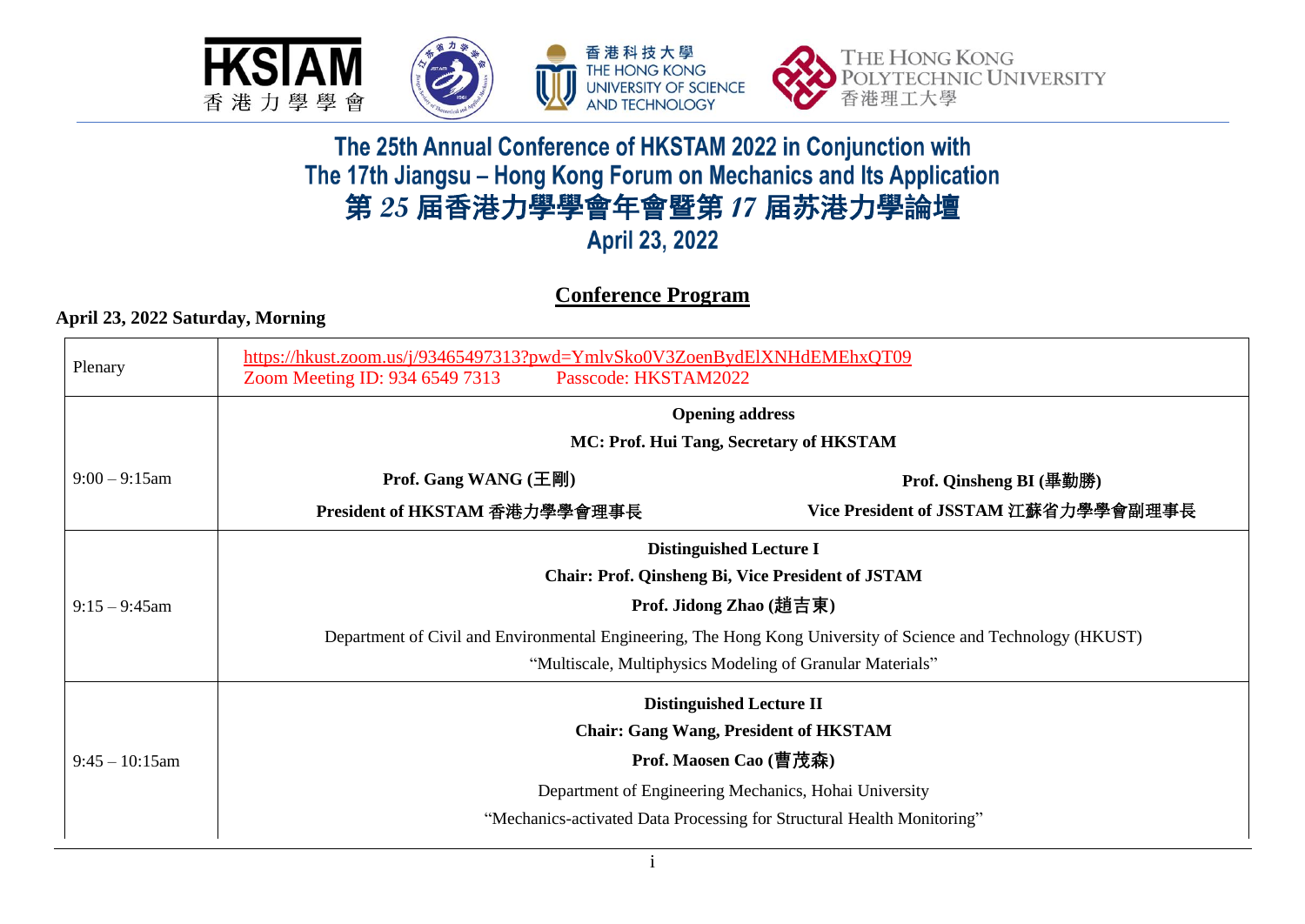| $10:15 - 10:30$ am  | Online photo taking and break                                                                                              |  |
|---------------------|----------------------------------------------------------------------------------------------------------------------------|--|
|                     | <b>Distinguished Lecture III</b>                                                                                           |  |
|                     | <b>Chair: Prof. Jun Yang, Vice President of HKSTAM</b>                                                                     |  |
| $10:30 - 11:00$ am  | Prof. Yuan Lin (林原)                                                                                                        |  |
|                     | Department of Mechanical Engineering, The University of Hong Kong                                                          |  |
|                     | "Plastic Response of Cells: From Embryo Development to Disease Detection"                                                  |  |
|                     | <b>Distinguished Lecture IV</b>                                                                                            |  |
|                     | <b>Chair: Prof. Gang Wang, President of HKSTAM</b>                                                                         |  |
| $11:00 - 11:30$ am  | Prof. Yulong Han (韓玉龍)                                                                                                     |  |
|                     | State Key Laboratory of Mechanics and Control of Mechanical Structures, Nanjing University of Aeronautics and Astronautics |  |
|                     | "Biomechanical Imaging of Cells, Extracellular Matrix, and Cancer Invasion in 3D"                                          |  |
|                     | <b>Distinguished Lecture V</b>                                                                                             |  |
|                     | <b>Chair: Prof. Jun Yang, Vice President of HKSTAM</b>                                                                     |  |
| $11:30am - 12:00pm$ | Prof. Hui Tang (唐輝)                                                                                                        |  |
|                     | Department of Mechanical Engineering, The Hong Kong Polytechnic University                                                 |  |
|                     | "Machine Learning Guided Active Flow Control"                                                                              |  |
| $12:00 - 1:30$ pm   | <b>Break</b>                                                                                                               |  |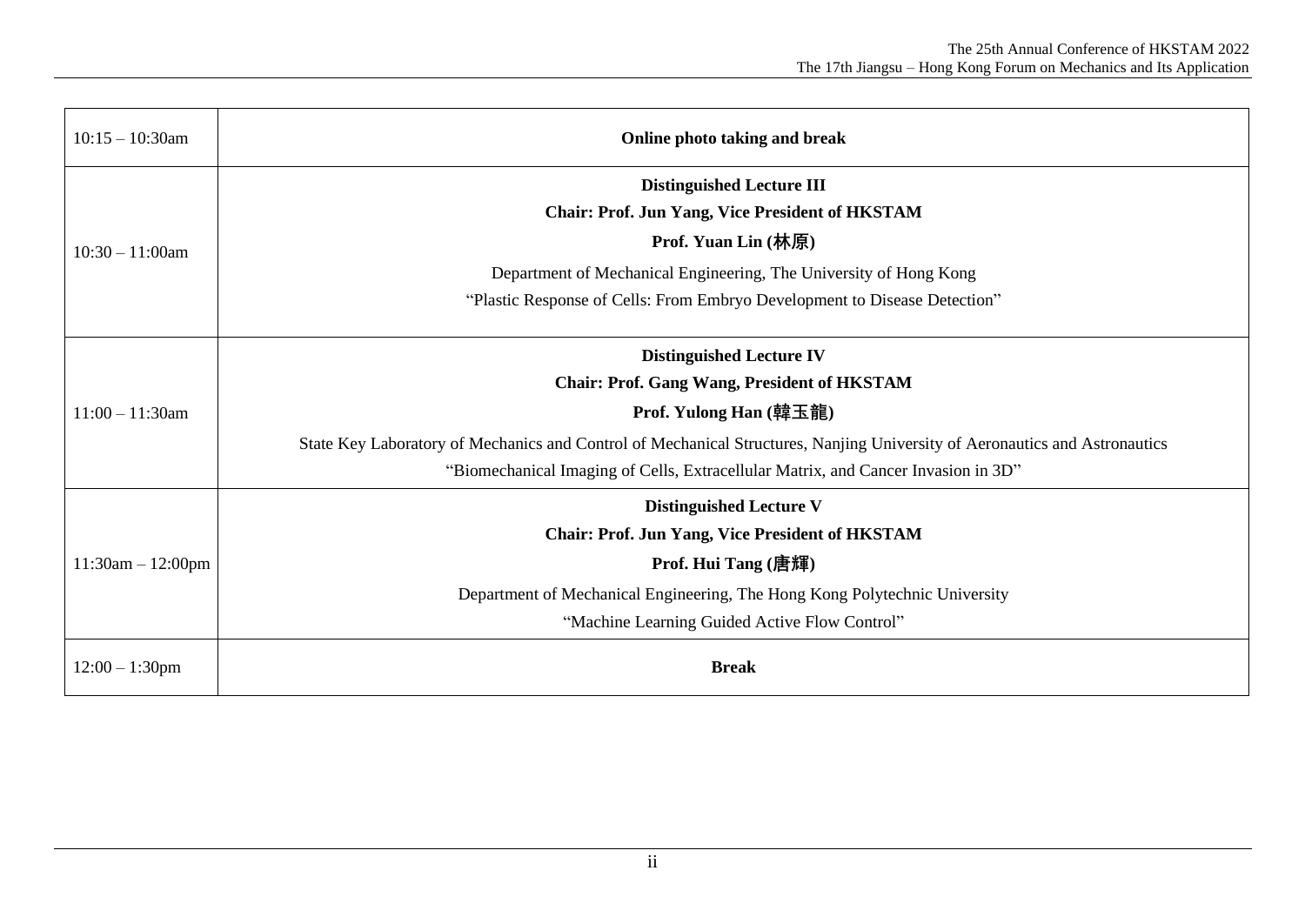## **April 23, 2022, Saturday, Afternoon (Parallel Sessions A1 to C1)**

| $1:30 - 2:45$ pm | <b>Session A1</b>                                                                                                                           | <b>Session B1</b>                                                                                                      | <b>Session C1</b>                                                                                                                                                  |
|------------------|---------------------------------------------------------------------------------------------------------------------------------------------|------------------------------------------------------------------------------------------------------------------------|--------------------------------------------------------------------------------------------------------------------------------------------------------------------|
|                  | <b>Chair: Prof. Yuan LIN</b>                                                                                                                | <b>Chair: Prof. Yang LU</b>                                                                                            | <b>Chair: Prof. Kostas SENETAKIS</b>                                                                                                                               |
|                  | Meeting ID: 969 9970 7874                                                                                                                   | Meeting ID: 935 9690 3128                                                                                              | Meeting ID: 919 4647 3894                                                                                                                                          |
|                  | Passcode: HKSTAM2022                                                                                                                        | Passcode: HKSTAM2022                                                                                                   | Passcode: HKSTAM2022                                                                                                                                               |
| $1:30 - 1:45$ pm | L.J. Yu#, Z.Y. Yin, Y.F. Jin, J. Chen<br>A nodal fractional step method for<br>incompressible free-surface flow modelling in<br><b>PFEM</b> | N.S.C. Reddy#, K. Senetakis, Y. Wang<br>Probabilistic-based contact modeling of sand<br>particles                      | L. Zhang#, J. Yang<br>Behaviour of granular soils under constant shear<br>drained loading from a critical state perspective                                        |
| $1:45 - 2:00$ pm | L.W. Zeng#, F.W. Zhao, H. Tang, Y. Liu<br>Flow induced vibration of a circular cylinder<br>with an attached splitter plate                  | J.C. Teng#, Z.Y. Yin, J.G. Dai<br>Experimental study on mechanical behaviors of<br>FRP-confined sand and cemented sand | D. Yang, X. Wang, H. Zhang#, Z.Y. Yin, D. Su,<br>J. Xu<br>A Mask R-CNN based particle identification for<br>quantitative shape evaluation of granular<br>materials |
| $2:00 - 2:15$ pm | J. Cui, D. Zhang#                                                                                                                           | Z. Yuan#, D. Huang, G. Wang, F. Jin                                                                                    | Q. Ku#, J.D. Zhao                                                                                                                                                  |
|                  | Influence on oil characteristic of hydro-viscous                                                                                            | A new stacked ring torsional shear apparatus for                                                                       | Numerical simulation of compaction of elasto-                                                                                                                      |
|                  | drive with consideration of inlet velocity                                                                                                  | multiple liquefaction tests of sands                                                                                   | plastic adhesive granular                                                                                                                                          |
| $2:15 - 2:30$ pm | C. He#, A. Stocchino, Z.Y. Yin, W.H. Wai                                                                                                    | S. Qin#, W.H. Zhou, T. Xu                                                                                              | Z. Shen#, D. Huang, G. Wang, Y. Zhao, F. Jin                                                                                                                       |
|                  | Numerical investigation of the coastal macro-                                                                                               | Sealing behaviour and morphological features of                                                                        | Mesoscale discrete element modelling of                                                                                                                            |
|                  | vortices dynamics in Hong Kong waters                                                                                                       | filter cake from sand-modified bentonite slurry                                                                        | cemented granular materials                                                                                                                                        |
| $2:30 - 2:45$ pm | C. Li#, J. Hao                                                                                                                              | M. Zhang#, Z.Y. Yin, Y. Fu                                                                                             | S. Song#, P. Wang, Z.Y. Yin                                                                                                                                        |
|                  | Three-dimensionality of supersonic laminar flow                                                                                             | Numerical investigation of inclined pull-out                                                                           | Micromechanical modelling of hollow cylinder                                                                                                                       |
|                  | over a hollow cylinder-flare                                                                                                                | capacity of suction anchors in sand                                                                                    | tests on granular material                                                                                                                                         |
| $2:45 - 3:00$ pm |                                                                                                                                             | <b>Break</b>                                                                                                           |                                                                                                                                                                    |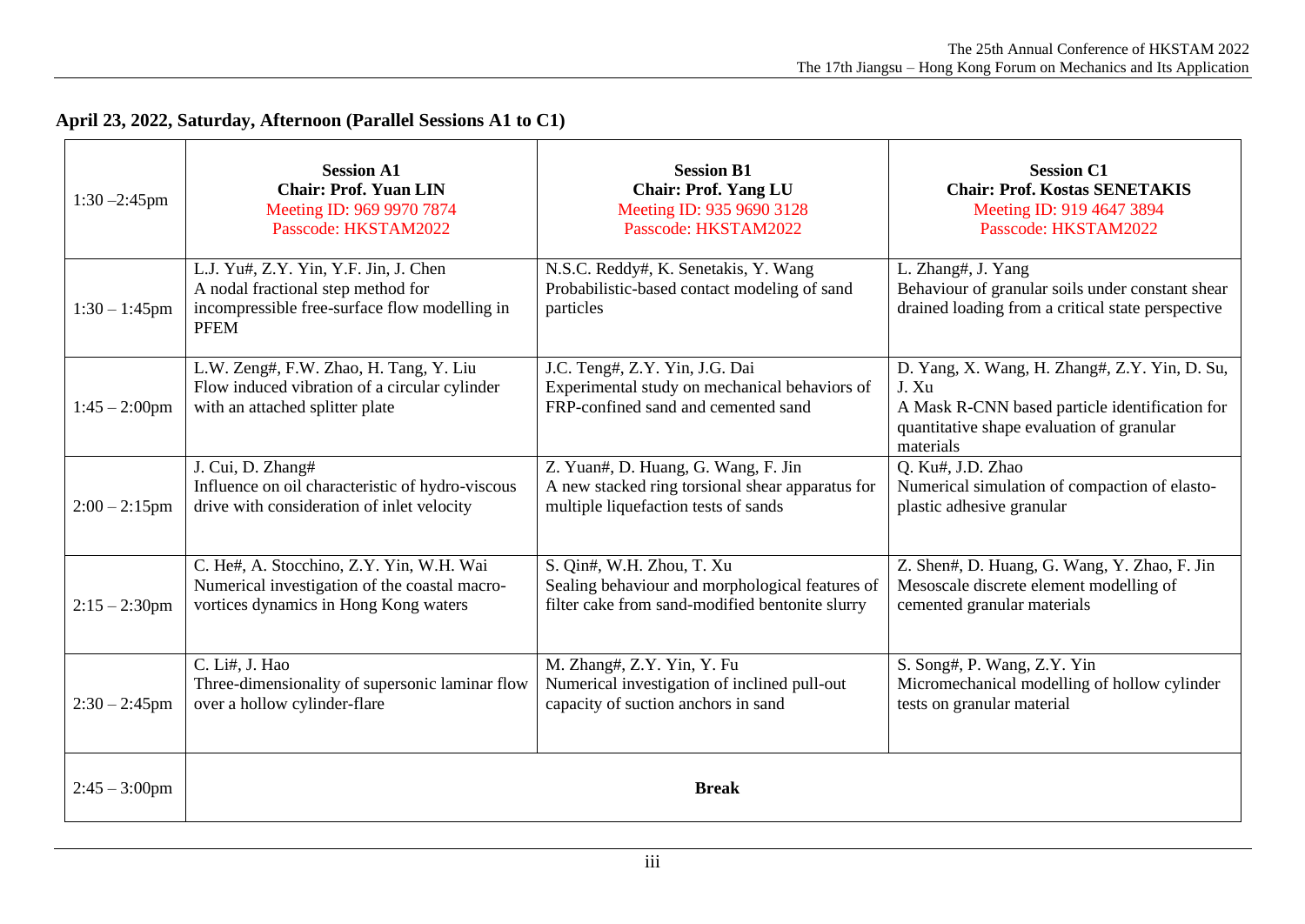#### **April 23, Saturday, Afternoon (Parallel Sessions D1 to E1)**

| $1:30 - 2:45$ pm | <b>Session D1</b><br><b>Chair: Prof. Wenjing YE</b><br>Meeting ID: 986 7441 9401<br>Passcode: HKSTAM2022                                                                              | <b>Session E1</b><br><b>Chair: Prof. Henry C.W. CHU</b><br>Meeting ID: 935 2085 3974<br>Passcode: HKSTAM2022                                                     |  |
|------------------|---------------------------------------------------------------------------------------------------------------------------------------------------------------------------------------|------------------------------------------------------------------------------------------------------------------------------------------------------------------|--|
| $1:30 - 1:45$ pm | J. Ren#, S. Li, H. He, K. Senetakis<br>Examination of the micromechanical contact<br>behavior of iron tailing particles in various<br>submersion states                               | H.C.W. Chu#<br>Macrotransport theory for chemotactic<br>microorganisms and diffusiophoretic colloids in<br>hydrodynamic flows                                    |  |
| $1:45 - 2:00$ pm | Y. Pan#, Z.Y. Yin, J.H. Yin<br>Experimental study of the grid type<br>prefabricated horizontal drains with vacuum<br>preloading in Hong Kong marine deposit                           | D. Wu#, Y. Lin<br>Modeling the adhesion and spreading of cells<br>regulated by ligand diffusivity                                                                |  |
| $2:00 - 2:15$ pm | J.T. He#, D. Lei, Z.Q. Gao<br>Experimental characterization of ITZ in concrete<br>by SEM-DIC method                                                                                   | W. Li#, S. Keynia, J.A. Turner<br>Characterization of the living plant cell wall<br>modulus and turgor pressure using<br>nanoindentation and mechanical modeling |  |
| $2:15 - 2:30$ pm | Y. Cheng#, W.H. Zhou, T. Xu<br>Modelling and stability assessment of slurry<br>shield tunnel excavation surface                                                                       | B. Tang#, Y. Lin<br>Defect size controlled rupture of biopolymer<br>networks                                                                                     |  |
| $2:30 - 2:45$ pm | W. Xu#, Z.Y. Yin, H. Wang, X. Wang<br>Experimental study on the monotonic<br>mechanical behavior of completely decomposed<br>granite soil reinforced by disposable face-mask<br>chips | Q. Jiang#, H. Tang<br>Simulation of tumor ablation in hyperthermia<br>based cancer treatment                                                                     |  |
| $2:45 - 3:00$ pm |                                                                                                                                                                                       | <b>Break</b>                                                                                                                                                     |  |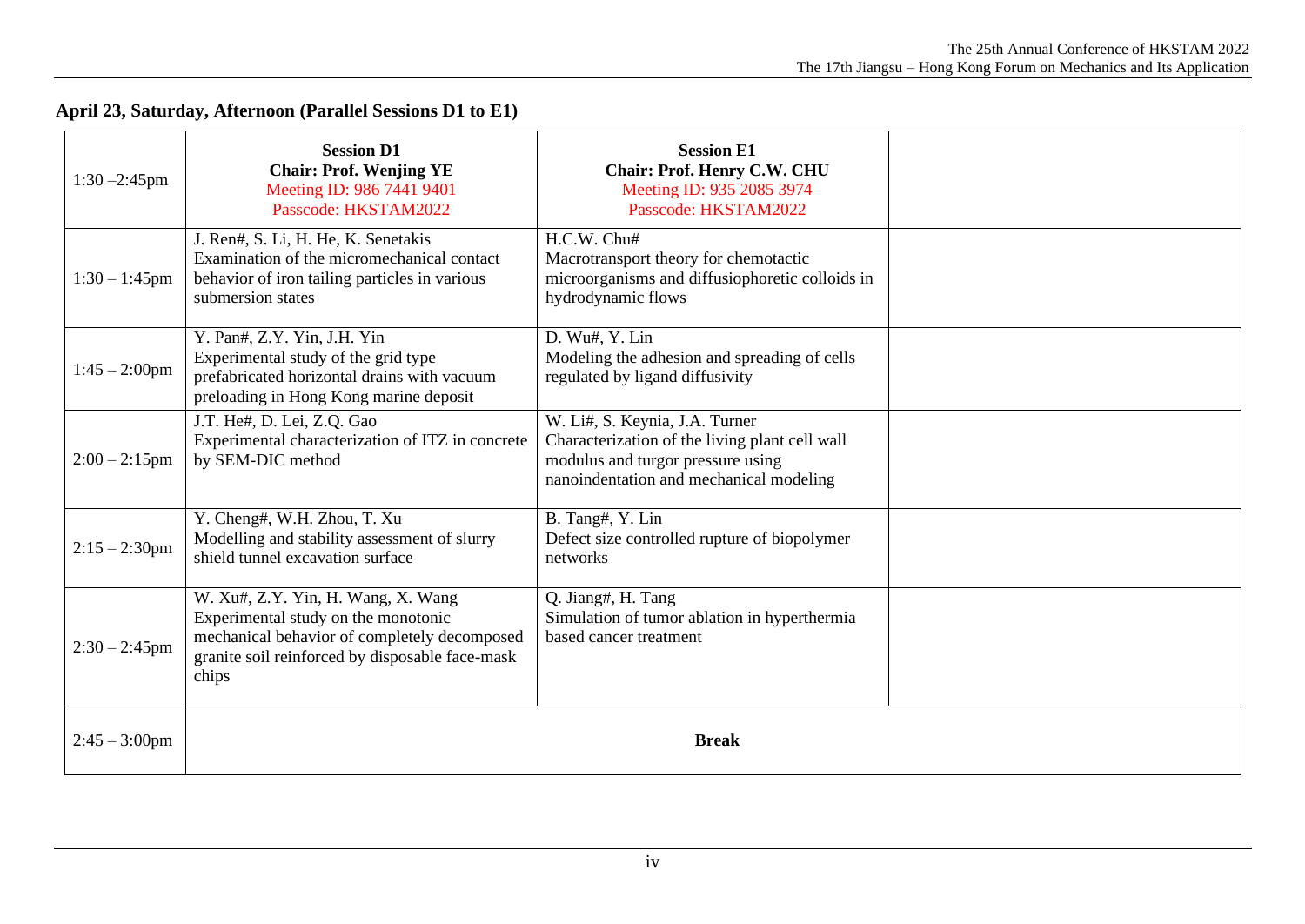| $3:00-4:30$ pm   | <b>Session A2</b><br>Chair: Prof. Rui. ZHANG<br>Meeting ID: 969 9970 7874<br>Passcode: HKSTAM2022                                                           | <b>Session B2</b><br><b>Chair: Prof. Yanguang ZHOU</b><br>Meeting ID: 935 9690 3128<br>Passcode: HKSTAM2022                                               | <b>Session C2</b><br><b>Chair: Prof. Zhenyu YIN</b><br>Meeting ID: 919 4647 3894<br>Passcode: HKSTAM2022                                                                                         |
|------------------|-------------------------------------------------------------------------------------------------------------------------------------------------------------|-----------------------------------------------------------------------------------------------------------------------------------------------------------|--------------------------------------------------------------------------------------------------------------------------------------------------------------------------------------------------|
| 3:00-3:15 pm     | R. Zhang#<br>Hydrodynamic flows in driven and active,<br>nematic liquid crystals                                                                            | Y. Zhou#<br>Thermal transport spectroscopy in atomistic<br>simulations                                                                                    | C. Tang#, W.H. Zhou, S.Y. He<br>Settlement prediction of immersed tunnels by a<br>Bayesian framework                                                                                             |
| $3:15-3:30$ pm   | F. Deng#, H. Tang, C.L. Wang<br>Intermittent locomotion of two self-propelled<br>flexible plates in a side-by-side configuration                            | X. Wu#, Z.Y. Yin<br>The finite element simulation of heat transfer in<br>continuum                                                                        | H. Wang#, Y. Lu<br>Orientation dependent large plasticity of single<br>crystalline gallium selenide                                                                                              |
| $3:30 - 3:45$ pm | Z.Y. Wang#, Z.Y. Yin, Y.F. Jin, Y.Z. Wang<br>Hydro-mechanical coupled NS-PFEM with<br>nodal integration stabilization and polynomial<br>pressure projection | Y. Wang#, Y. Guo, X. Wang, L. Li, D. Zhang<br>Large deformations of hyperelastic curved<br>beams based on the absolute nodal coordinate<br>formulation    | Y.X. Zhang#, Y.L. Wang, C.F. Yang, Y. Wang,<br>L. Li, X. Guo, D.G. Zhang<br>Simulation on vibration suppression of flexible<br>manipulator with segmented constrained layer<br>damping treatment |
| $3:45 - 4:00$ pm | K. Lou#, Z.Y. Yin, J.H. Yin<br>Effects by prefabricated drains and vacuum<br>preloading on consolidation of Hong Kong<br>marine deposits                    | W. Yan#, W.H. Zhou, P. Shen<br>Novel modelling method for 3D stratigraphic<br>uncertainty                                                                 | Y. Li#, W.H. Zhou, P. Shen<br>Flood risk assessment for vehicles on artificial<br>islands during extreme weather                                                                                 |
| $4:00 - 4:15$ pm | C. Zhou#, J.G. Jian, Z.Y. Yin<br>Effect of fabric anisotropy on suffusion for gap-<br>graded soils by coupled CFD-DEM method                                | H.L. Wang#, J. Yang, Z.Y. Yin, X.Q. Gu<br>Modelling of monotonic and cyclic behaviors of<br>soil-structure interface using nonlinear<br>incremental model | J. Han#, Q. Ma<br>Experimental and numerical investigation on the<br>ballistic resistance of 2024+7075 double layers<br>plates impacted by blunt projectiles                                     |
| $4:15-4:30$ pm   |                                                                                                                                                             |                                                                                                                                                           | F.W. Zhao#, Q. Jiang, Z.K. Wang, M. N.<br>Mumtaz Qadri, H. Tang<br>Energy harvesting using two fully passive<br>flapping foils in tandem                                                         |

## **April 23, Saturday, Afternoon (Parallel Sessions A2 to C2) [The best student presentation competition]**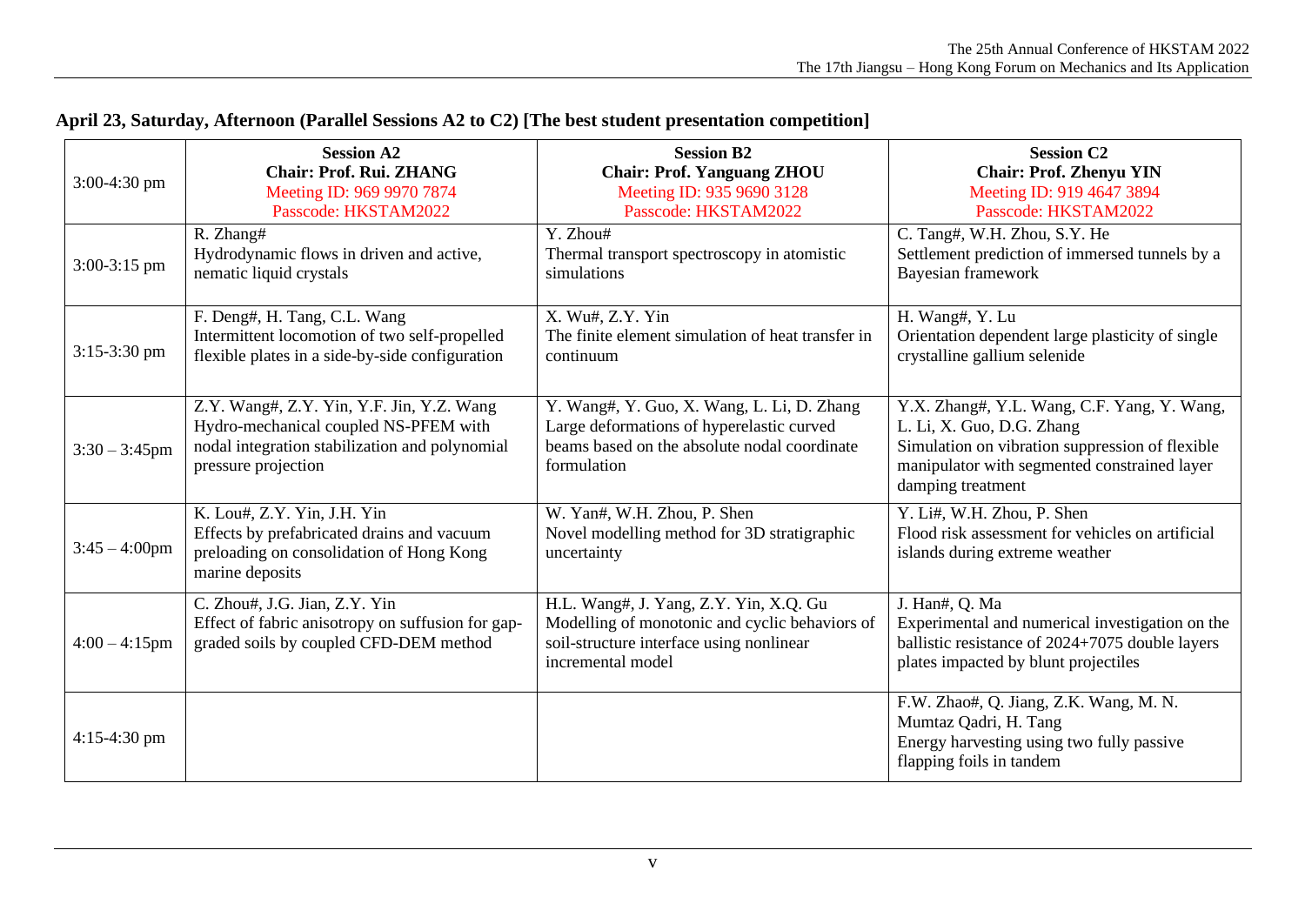|                  | <b>Session D2</b><br>Chair: Prof. Hannah W. H. ZHOU<br>Zoom Meeting ID: 986 7441 9401<br>Passcode: HKSTAM2022                                                                                | <b>Session E2</b><br><b>Chair: Prof. Hui Tang</b><br>Meeting ID: 935 2085 3974<br>Passcode: HKSTAM2022                                                                                    |  |
|------------------|----------------------------------------------------------------------------------------------------------------------------------------------------------------------------------------------|-------------------------------------------------------------------------------------------------------------------------------------------------------------------------------------------|--|
| $3:00-3:15$ pm   | L.Q. Wang#, J.U. Surjadi, Y. Lu<br>3D printing of hierarchically strengthened<br>medium-entropy alloy microlattices via<br>structure-material-process integration                            | H. Huang#, Z.Y. Yin, X. Wang<br>Application of deep learning techniques in type<br>classification, geometry evaluation, 3D<br>reconstruction and strength prediction of rock<br>particles |  |
| $3:15-3:30$ pm   | X.Y. An#, C.L. Lai, H.L. Fan<br>Three-dimensional meta lattice structures for<br>broad band vibration suppression and sound<br>absorption                                                    | S.Y. He#, W.H. Zhou<br>Research on the settlement prediction of<br>immersed tunnel based on the physics-informed<br>machine learning                                                      |  |
| $3:30 - 3:45$ pm | C.M. Li#, S. Zhang, H. Chen, W. Ye<br>On the generalized Snell's law for the design of<br>elastic metasurfaces                                                                               | K.Y. Zhou#, D. Lei, J.T. He, P.X. Bai, F.P. Zhu<br>A novel method for automatic identification of<br>concrete micro-damage: artificial intelligence-<br>improved DIC                      |  |
| $3:45 - 4:00$ pm | Z.Y. Fu#, H.F. Lam<br>A time-domain structural response<br>reconstruction method based on mode synthesis                                                                                     | F.G. He#, P. Zhang, Z.Y. Yin<br>Data-driven modelling of rate-dependent<br>behaviour of soft clays                                                                                        |  |
| $4:00 - 4:15$ pm | P.L. Li#, Z.Y. Yin, J.H. Yin<br>A finite strain consolidation model considering<br>creep and non-Darcy's flow for vertical drains-<br>improved clay under surcharge and vacuum<br>preloading | H. Yu#, X.D. Miao, Z. Wu, F. Ping<br>基于 Wavelet-Gramian 的故障特征数据重构<br>方法                                                                                                                   |  |

#### **April 23, Saturday, Afternoon (Parallel Sessions D2 to E2) [The best student presentation competition]**

#### **April 13, Saturday, Evening**

| $ 4:35 - 4:50$ pm                       |                                      | <b>Closing Ceremony and Award Presentation</b> Meeting ID: 915 7745 8847 Passcode: HKSTAM2022 |  |
|-----------------------------------------|--------------------------------------|-----------------------------------------------------------------------------------------------|--|
| $5:00 - 5:30$ pm                        | <b>HKSTAM Annual General Meeting</b> | Attendees: Representatives of all Institution Members and all Full HKSTAM members             |  |
| $\sim$ Closure of the conference $\sim$ |                                      |                                                                                               |  |